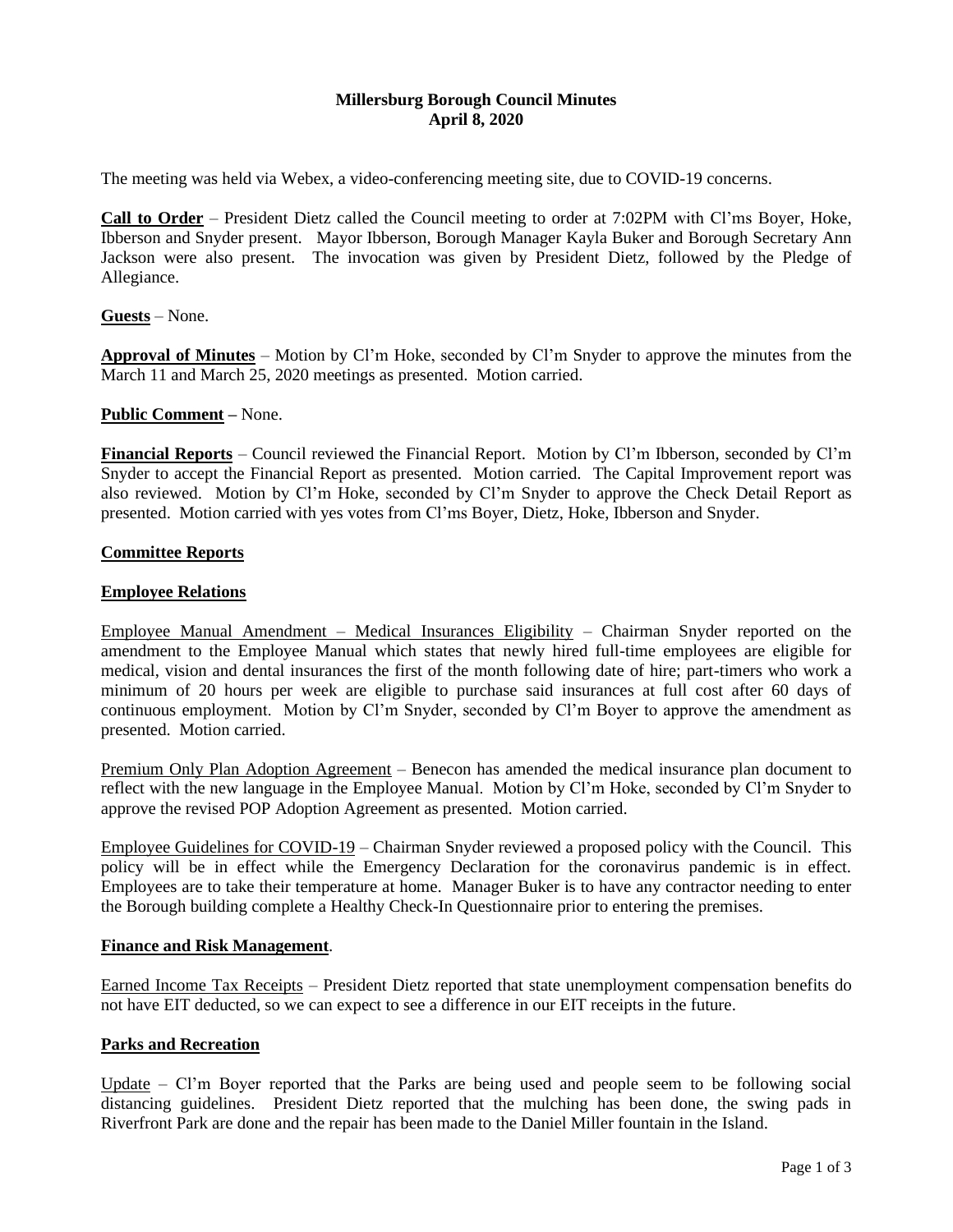# **Property**

Update – The Pine Street lot has been partially cleaned up; work will continue. The painting has been done at the Daniel Miller House. Manager Buker is to direct Mr. Hoy to fix the peeling paint on one window on the Walnut Street side of the building. Chairman Hoke also directed that the Public Works crew dispose of cinderblocks which were illegally dumped at the MYO compost site. Secretary Jackson will provide a list of properties to Chairman Hoke.

**Public Safety –** Chairman Ibberson had nothing to report.

Elderly Resident Facility Quarantine Procedure – Cl'm Boyer reported that the PA Department of Health will handle the quarantine and our EOC Sean Grimm is aware of the procedures. Mayor Ibberson reported that Polk staff will take care of a resident until such time that he/she needs critical care.

### **Streets**

2020 Paving Project – Manager Buker reported that the deadline for the paving project has been moved back to April 22, 2020.

**Economic Development** – President Dietz reported that local businesses are shuttered. The Cherry Blossom Festival has been cancelled.

**Mayor's Report** – Mayor Ibberson had nothing to report.

**Manager's Report –** Written report was provided to all Cl'ms. Additionally, Manager Buker reported that she has been busy keeping the Borough's website updated with the latest COVID-19 information.

**Code Enforcement Report –** Council reviewed the written report as submitted by Karen Zaporozec. Mayor Ibberson reported that, contrary to the report, the trash still remains at 401 Market Street. Ms. Zaporozec will be asked to re-visit.

**Engineer's Report** – Council reviewed the written report provided by Virginia Thornton.

### **Unfinished Business**

Financing Options for Various Borough Projects – Manager Buker reported that both Dauphin County and PA Infrastructure Banks fund only projects that are Liquid Fuels eligible. Secretary Jackson reported that she is in the process of getting loan and credit line rates and terms from the local banks. President Dietz directed Secretary Jackson to get amortization schedules for the loans.

Rescheduling Spring Clean-Up Date – The event for April 25<sup>th</sup> has been postponed. President Dietz directed Manager Buker to get the Public Works crew members' availability for July 11<sup>th</sup> and 18<sup>th</sup>. The dumpsters will need to be reserved with Heim's Disposal. The matter was then tabled until the April  $22<sup>nd</sup>$  meeting.

Center Street Erosion Control Project Bid Award – President Dietz directed Manager Buker to advise HRG that we are looking into funding options and to have HRG advise Lobar that we need two more weeks. The matter was then tabled until the April  $22<sup>nd</sup>$  meeting.

### **New Business**

Donation for Barrels, Planters & Welcome Sign - Secretary Jackson reported that Paul Smucker has contacted the Borough offering to donate the plants and labor for the barrels, the planters in Riverfront Park and at the Welcome sign. Council agreed to accept this offer.